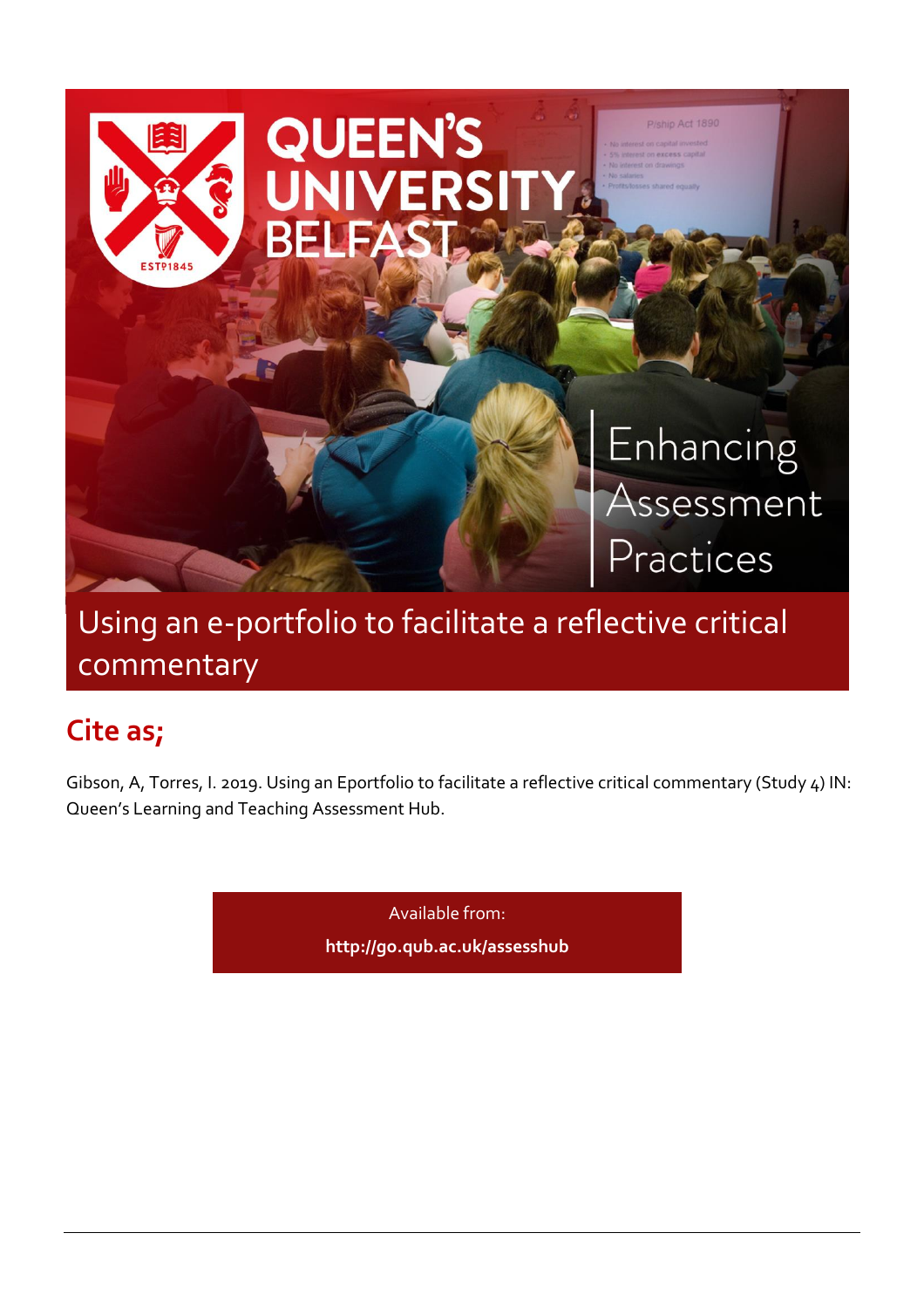# **Description | What was done?**

### *Background/ context*

This study describes the introduction of an e-portfolio to assess an optional second year module in early modern Spanish studies. The effectiveness of this move away from conventional course work (essay) plus examination towards an authentic alternative means of formative and summative assessment is evaluated.

The removal of the traditional January examination period at an institutional level within Queen's University Belfast has made it necessary for module tutors and course convenors across many disciplines to consider alternative forms of summative assessment in response to this change. At the same time, the current trend of moving away from traditional examinations towards alternative modes of assessing learning outcomes in higher education has had an impact on course design with an emphasis being placed on the importance of 'assessment for learning', i.e. formative assessment.

The main aim of the study was to begin to explore alternative assessment in the form of a written reflective commentary. The tutor, Isabel Torres, wished to evaluate whether this model would improve achievement of learning outcomes by encouraging students to think critically and reflect on their own learning.

### **Motivation and Aims**

Two factors motivated Isabel to use an e-portfolio for both formative and summative assessment of early modern Spanish drama. Firstly, she had used alternative assessment models in a final year poetry course with a very positive outcome and this inspired her to trial an alternative model in the 'World as Stage' Module that is offered to second-year students. Secondly, the introduction of the new academic year struture with the removal of the customary 'January examination period' prompted her to consider alternative methods of summative assessment in this module.

It has been argued that assessments can only be authentic when they meaningfully connect with students beyond the assigned grade at the end of their obligatory participation in the project (Frey, Schmitt & Allen, 2012). For this module, Isabel wanted students to connect with the module content to find real value that they would take with them beyond the completion of the module, making the learning a truly authentic experience.

In previous years, this module was assessed by an essay, worth 30% and a 2 hour written exam worth 70% (comprising 2 sections with a choice of one question from each section equally weighted). The content and design of the module, which already included several interactive activities (both individual and collaborative), lent itself well to a formative 'assessment for learning' approach which it was hoped would enhance the learning process for students. Isabel decided to use a reflective commentary both for formative and summative assessment purposes, engaging students in a process of reflection and improvement throughout the duration of the 'World as Stage' Module. She chose to use an e-portfolio to facilitate this reflective critical commentary and give students a structure within which to work.

Reflective writing encourages students to think critically and the benefits of reflective learning are widely acknowledged (Brockbank & McGill, 2007; Bain, Ballantyne, Packer & Mills, 1999). As far back as 1988, Gibbs recognised that 'It is not sufficient simply to have an experience in order to learn. Without reflecting upon this experience it may quickly be forgotten, or its learning potential lost'.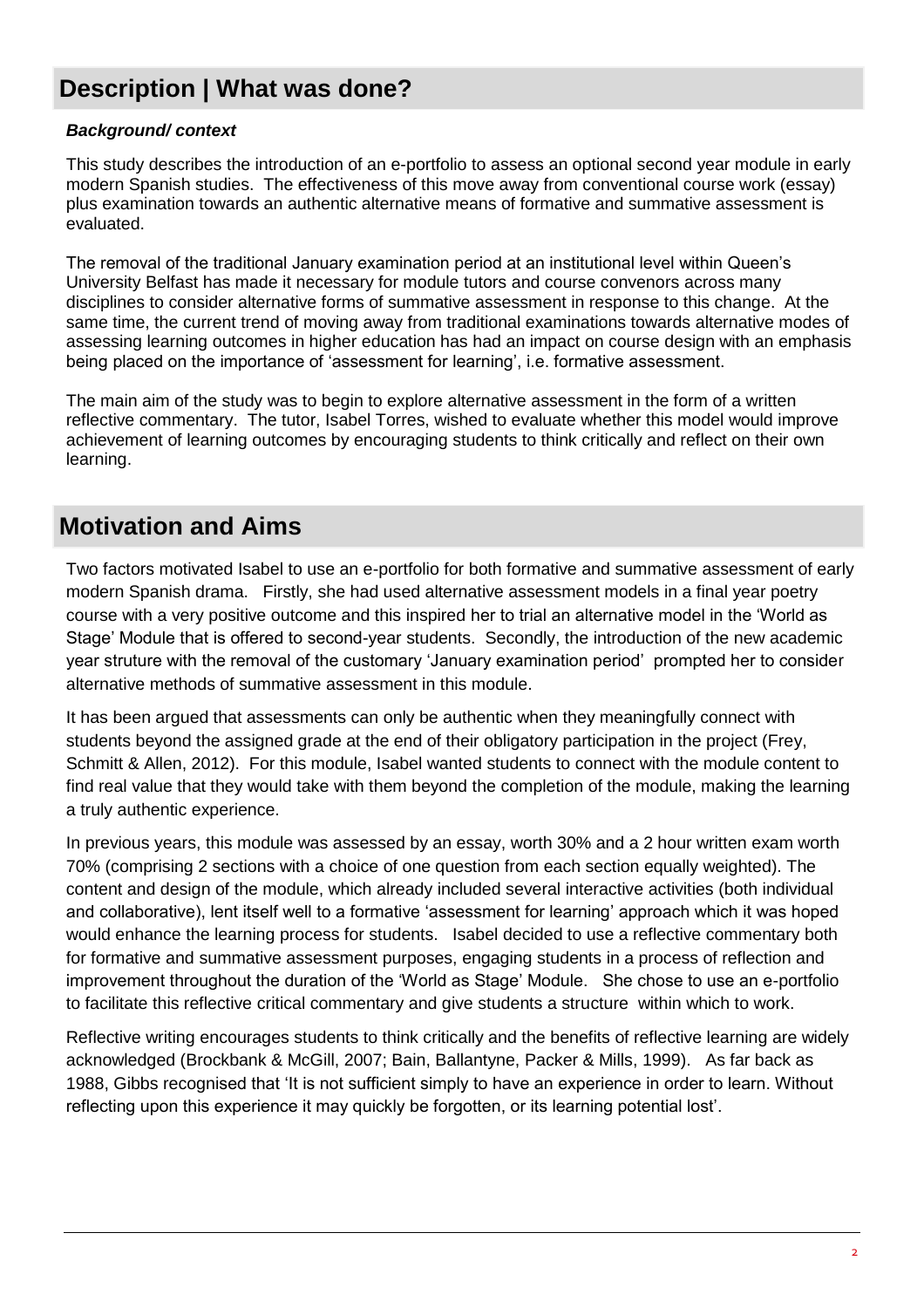# **Choosing the right tool**

An e-portfolio is a digital tool which enables the collection of ideas, evidence and artefacts in a variety of media (Sutherland and Powell, 2007). E-portfolios have been used effectively to scaffold the reflective process for learners (Roberts, Maor, & Herrington, 2016). Both formal and informal feedback on performance can help students to evaluate their understanding and become more adept (Nicole and Macfarlane-Dick, 2006). In this study, the use of an electronic portfolio provided a structured space for students to record their notes, archive their work and engage with timely feedback from their tutor. Using an e-portfolio enabled them to reflect critically on their progress, as well as work collaboratively with their peers and also to 'showcase' their work. A key priority was to design a model that could prioritse process without sacrificing product.

There is an abundance of e-portfolio tools available and some are specifically designed for learning and teaching, with many examples within an academic context being pitched at postgraduate level and/ or including work-placements or internships. However, after careful consideration Isabel decided that neither these, nor a dedicated, commercial e-portfolio platform would work for her purposes. A comparative analysis of common features identifies the predominant features of most e-portfolio systems as: advisement, artefacts, assessment, communication and collaboration, course management, evaluations/observations, hosting and support, intended user and user type, learning outcomes, reflections, reporting, rubrics, sharing of information, surveys, templates, and other technological requirements (Sweat-Guy, & Buzzetto-More, 2007). Using the matrix provided in this analysis, it was evident that commercial systems were over-complex and provided many additional features that would never be used by students completing the assessment tasks for the 'World as Stage' Module.

Moreover, the cost and effort required to procure such a system, create personal accounts and logins and the length of time needed for tutors and students to become familiar with these tools for a one-off module of study could not be justified. Another drawback of paid systems is that when a student leaves the university, it is often difficult to take their portfolio with them.

For the purposes of this module, students required a tool that they could learn to use quickly and easily. This module was taught over a period of 12 weeks and there was no time to schedule additional technical training or give students extra time to become familiar with the technology.

Additionally, Isabel would have described herself as 'not very confident' using technology, only using the tools she needs to get a job done well. She is not a technical guru and is used to working on a desktop computer in the university or a laptop at home. Complicated login procedures, steep learning curves, additional flashy features were not something that she wanted for herself or her students. She felt that she did not want the technology to become a distraction or a burden to either her or them.

The Centre for Educational Development recommended using OneNote Class Notebook for students to create and develop their portfolios. This was primarily because it is part of Office365 suite of Apps and is supported by Queen's University Belfast. The look and feel of the tool is very familiar to students who use MS products on a day-to-day basis. It works well on desktop computers, laptops and mobile devices and integrates easily with personal devices.

Finally, it is a very simple procedure to export both individual portfolios and the Class Notebook in its entirety. Therefore, if students wished to keep their work to access after they complete the module or if Isabel was required to send assessment work to an external examiner or share with internal moderators of the module, it would be a very straightforward process.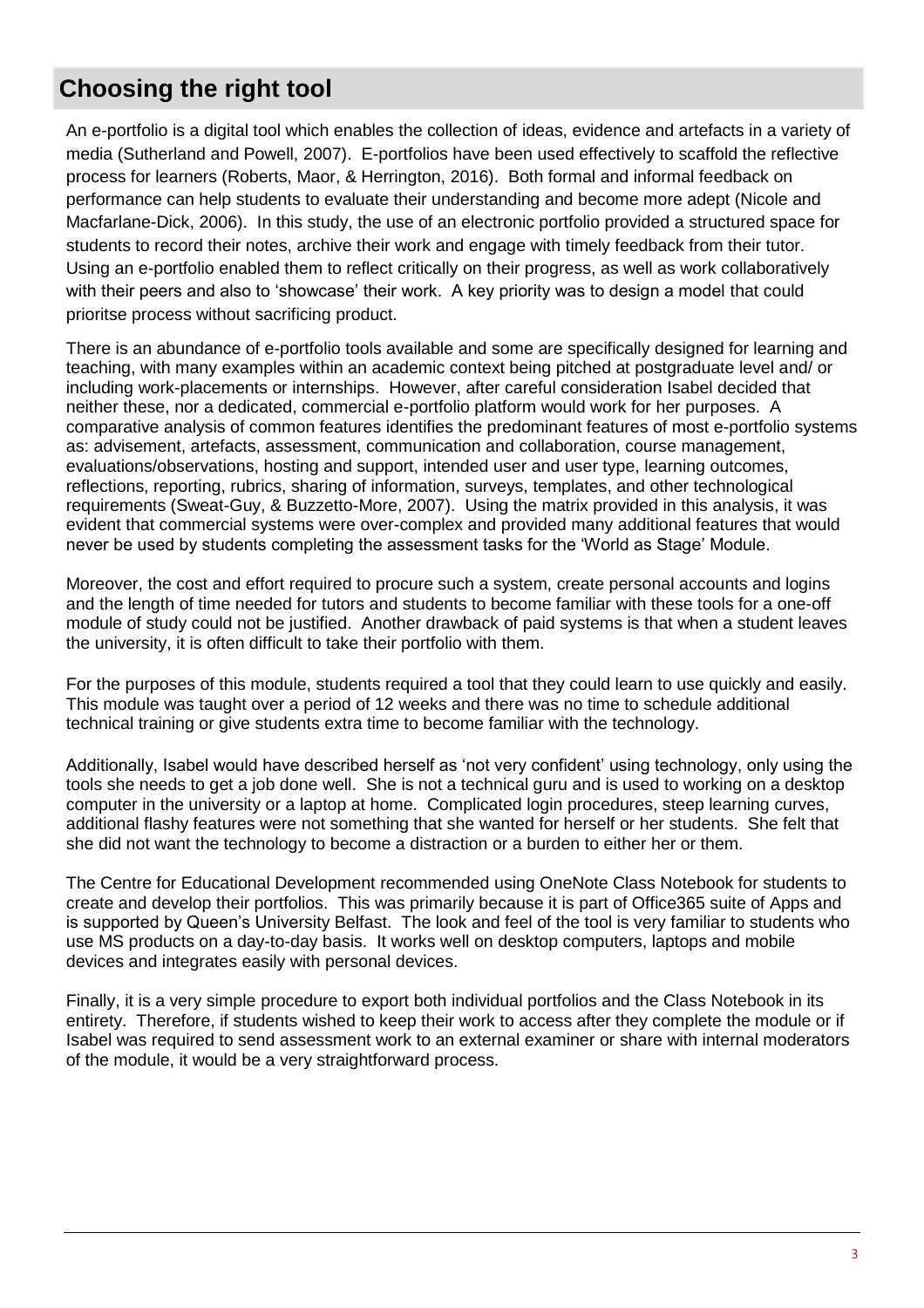# **Methodology**

### *Preparation*

Prior to beginning her teaching, Isabel spent some time familiarising herself with OneNote Class Notebook. With advice and support from the Centre for Educational Development, Isabel planned a layout and structure for the e-portfolio. It was set up with pre-defined sections that would enable students to add their evidence, thoughts and reflections easily. Isabel pre-populated the common areas as outlined below and each student had an individual portfolio area which was set up to contain sections for each task.

### The *'Welcome'* section

This introductory page (appendix 1) was written by Isabel and it set the tone of the overall assessment, being informal and personal while at the same time stressing the importance of engaging with the electronic portfolio and treating it as a space to record their notes, archive their work, engage with feedback, reflect critically on their progress, and also 'showcase' their skills.

### *Collaboration space/ Group Presentations*

A very important aspect of the e-portfolio was the 'Collaboration Space' section. At the beginning of the semester students were allocated to a presentation group, and urged to make use of this space to interact with the other members of their team, to record evidence of their research, to upload the final 'product', and finally, to record feedback after the presentation was delivered in class.

### *Contents and course resources*

This section included a descriptive account of how the module would be assessed, giving an overview of the 2 summative assignments and details of all formative activities for the module. It had an essential section entitled '*Guidelines: Structure and Content*', written by Isabel which gave clear details of how to use the e-Portfolio with recommended structure and content for the portfolio. Isabel also devised a comprehensive bespoke marking criteria (appendix 2) to give students a clear understanding of how their portfolios would be marked.

She set up an individual portfolio area for each student containing sections for each task (image 1). Image 1

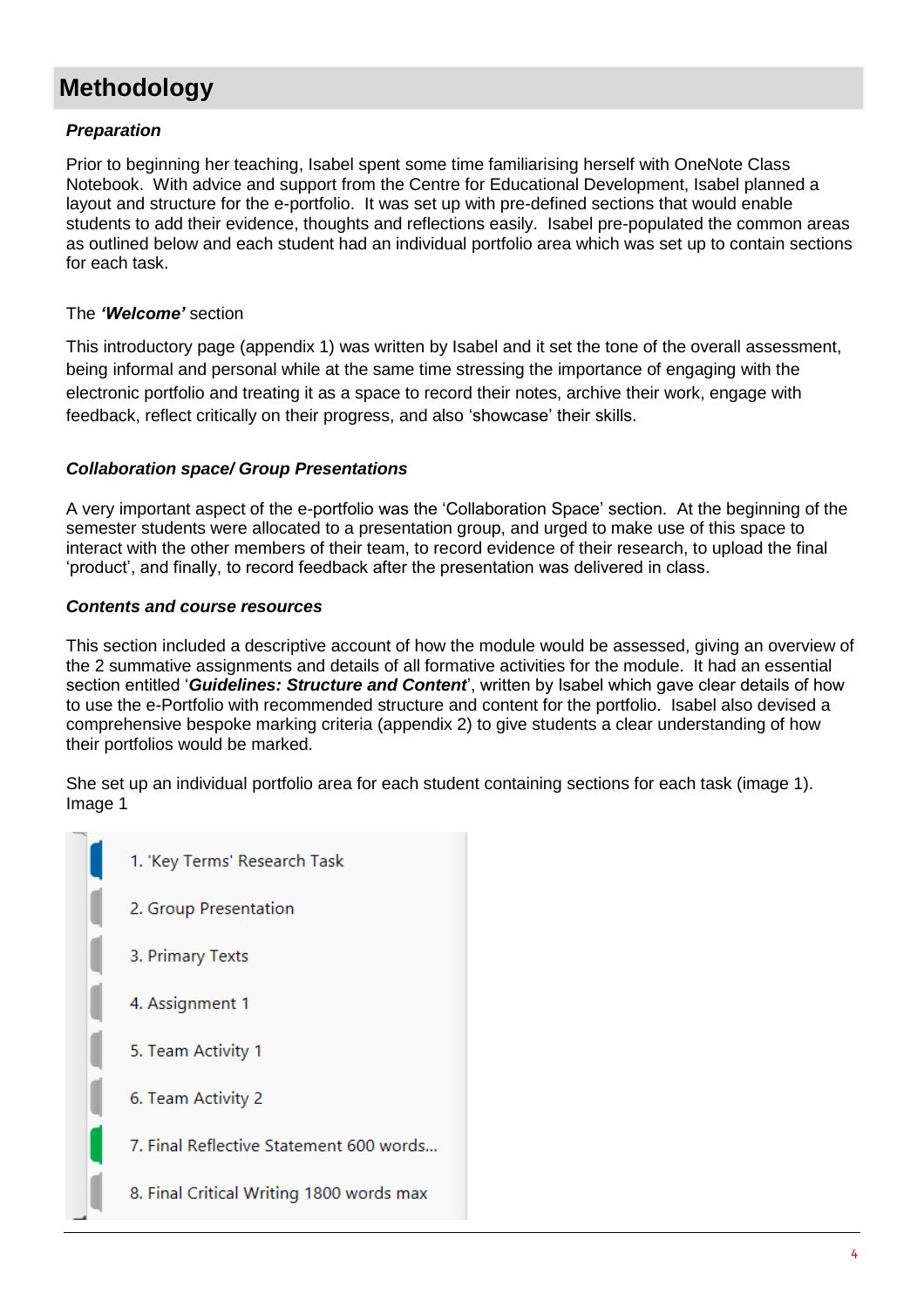### *Training*

A few days before the training session, all students who had enrolled to take the module were added to the system and automatically sent an email describing how to login to the shared area.

A workshop was organised to provide guidance on the preparation of the e-portfolio. This session was facilitated by the Centre for Educational Development and was delivered in a computer suite during the first week of teaching. The purpose of this session was to introduce the students to the system and give them the basic skills and knowledge to use it for their assessment work throughout the duration of the module. This session included a clear explanation of what an e-portfolio is, the pedagogical evidence highlighting the benefits of using an e-portfolio for critical reflection to students, technical support to login to their e-portfolio for the first time and enable the e-portfolio on their own devices, if they wished.

A copy of the training presentation is available to download in the additional resources below.

### *Teaching, Learning and Assessment Design*

This course was delivered three hours a week in two sessions (2 hours + 1 hour) over a 12-week semester. Although some introductory seminars were tutor-led, the majority of classes took the form of student-led discussions. At the beginning of the course, students were divided into smaller work groups (of 3 – 5 students depending on class size) and were required to prepare presentations to serve as the basis of these discussions. Students were advised to meet with the other members of that group outside class time and to contribute fully to the work of the team. After delivering their presentation, groups were given the opportunity to revise it and forward it to Isabel so that it could be uploaded for the benefit of all students on the course.

Students were assessed via a written assignment submitted in week 7, which made up 30% of the overall module mark. They were also required to submit the e-portfolio in week 12, which was worth 70% of the total module mark.

The use of explicit grading criteria was very important as this meant students were clear from the outset what was expected of them and how they could achieve a high overall grade. The standard and effort required as described in detail and guidelines on the criteria that would be used for each of the grades made the grading process both transparent and consistent.

Students received support for their work via both peer- and tutor-feedback.

- Presentation groups met with Isabel in advance of preparation for bibliographical, structural and content guidance.
- Presentations were subject to feedback from peers and tutor.
- Individual appointments were scheduled to discuss plans for assignment 1 in week 5; individual feedback on these was available by week 8. This meeting also allowed for feed-forward regarding assignment 2.
- Critical reflection on progress and feedback was an integral component of this module and formed part of the E-portfolio evaluation.

### *Student Engagement*

The assessment methods in this module received positive feedback from students who felt that it improved their learning experience as well as their assessment performance. Motivation and satisfaction was increased as evidenced by student comments in their final reflective commentary and also module evaluations. Students of this module are generally very engaged in this course as this is an optional module which they choose if they have an interest in this area. The module has and continues to receive very positive feedback from students at mid- and end-of-module student surveys. The end of year comments report on student surveys, highlighted students' comments on the use of the E-portfolio when asked to *Identify any good practice on the module that could be adopted on other modules*.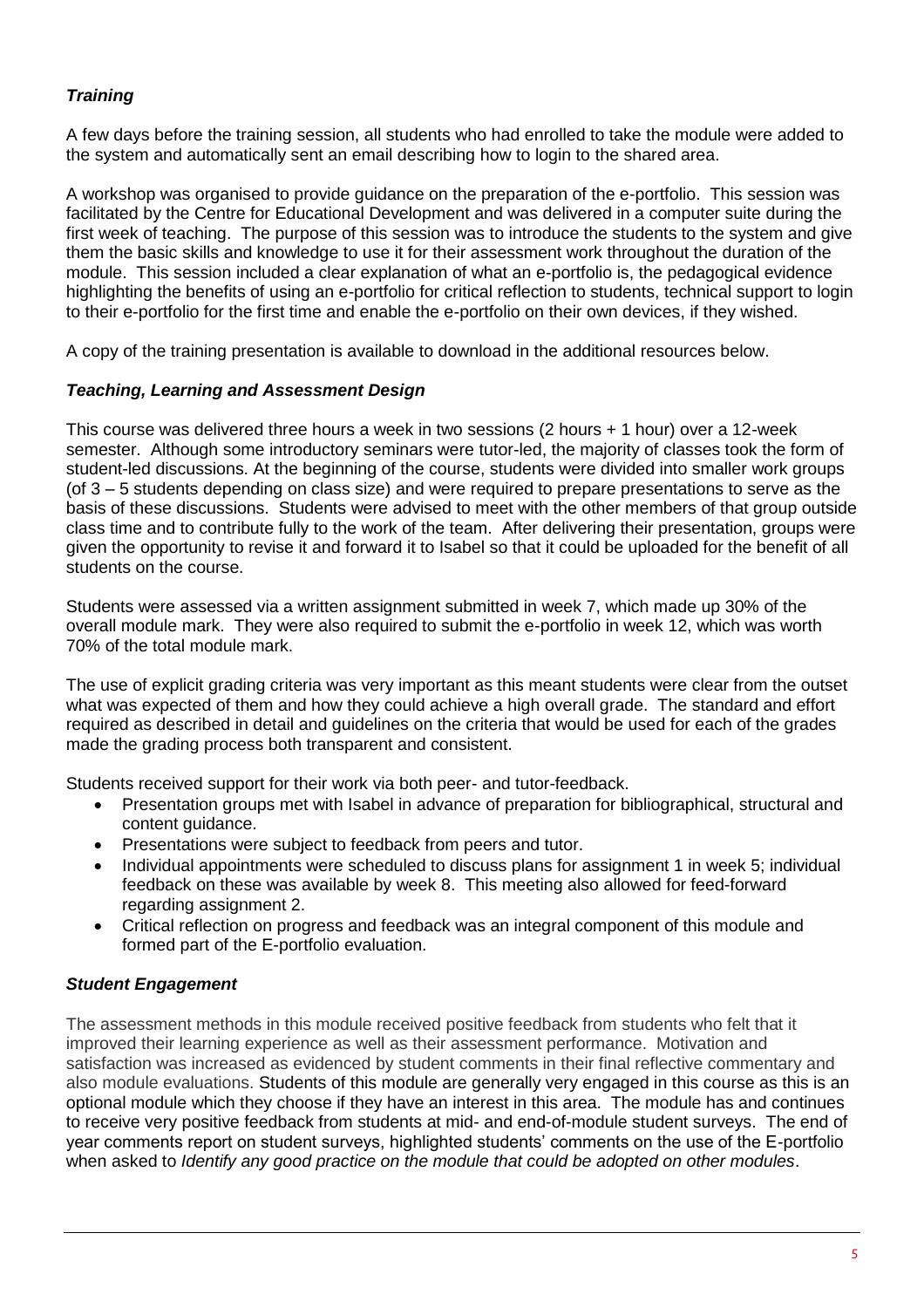"I liked using the portfolio – it is a good way to organise my thoughts and to show my progress."

2 nd Year Student (Spanish) on 'World as Stage' module

"There is a good balance between class engagement and class teaching. This module is a great way to motivate people to do the amount of work required to do really well in the module. E-portfolio is brilliant, takes the pressure off one massive assignment."

2<sup>nd</sup> Year Student (Spanish) on 'World as Stage' module

The students in this cohort commented favourably on the use of the electronic portfolio for a reflective commentary and they liked the ongoing formative nature which they felt contributed to their summative assessment grade. With the exception of one student, who was absent most of the year due to personal issues, all students in the class realised or exceeded their potential as compared with their performance on other modules in their degree course. First class students continued to perform at first class level, but it enabled strong and engaged students who would regularly achieve 2.1 to demonstrate first class ability; this enhancement in attainment was replicated with other grade classifications.

There were no issues with time-management or completion of the tasks. In fact 2 students commented positively to Isabel in a feedback session that they could see the value of both the reflective process and the practical elements of using an e-portfolio and the habits that they developed for performance in future modules.

### **Successes | Challenges | Lessons Learned**

Research has highlighted tangible benefits of e-portfolios in relation to efficiency, enhancement and transformation (JISC, 2008). Our study suggests that e-portfolios can contribute to efficiencies in sharing and retrieving information, timely feedback which supports reflection and improvement/ development of ideas. The design of the assessment tasks and the ongoing tutor feedback enabled students to act on this immediately and feed forward engaging them in a continuous process of reflection and improvement.

In this study the use of an e-portfolio, supported collaboration between students and gave a uniform structure to the presentation of their work. It made the administration related to assessment, marking and moderation more efficient also.

Students developed digital skills and used online communications to facilitate their group work. The quality of evidence was noted by both Isabel and the students. The facility to link to evidence and use multi-media (sound/ images as well as text) enhanced the commentaries.

Isabel was somewhat constrained by regulations agreed at School level regarding the maximum number of assessed components for optional modules at each level; agreed weightings; and also word count. While this is important to ensure parity in terms of the work load expected of students across modules, it was a challenge to implement when she stepped outside the conventional assessment structures. It required more creativity at a micro-level of assessment design and marking criteria to realise the objective of using a reflective portfolio while at the same time respecting existing regulations.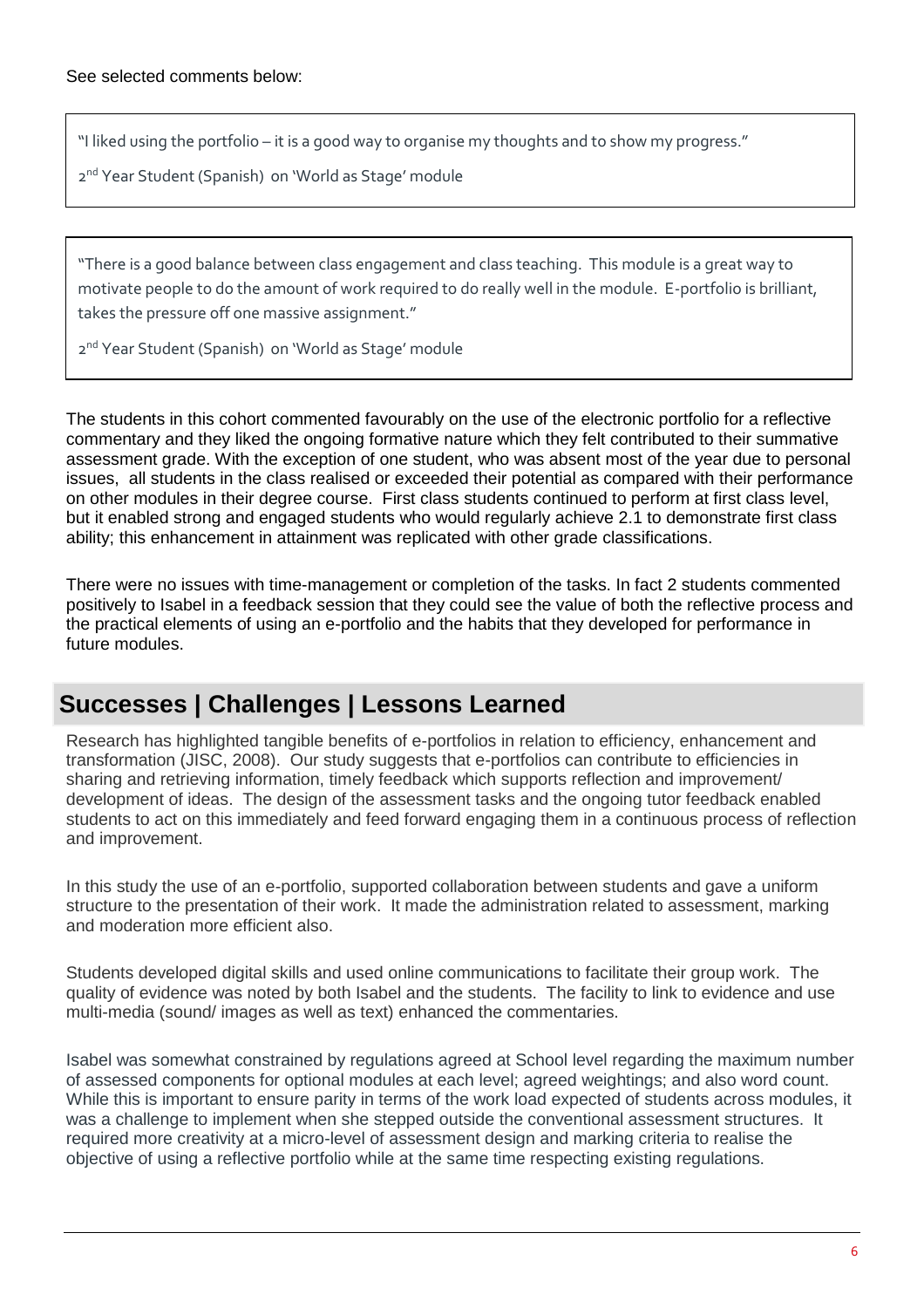# **Scalability and Transferability**

This study addresses the current challenge of responding to the movement away from traditional examinations towards other appropriate modes of assessing learning outcomes in higher education. It demonstrated that an e-portfolio can be used effectively for both formative and summative assessment of research-led language modules at undergraduate level.

As described above these methods of assessment could be applied to a variety of disciplines and replicated, with the following guidelines:

- Allow time prior to teaching to ensure that module tutors have adequate knowledge/ receive training to enable them to use OneNote Class Notebook.
- Have support from Centre for Educational Development/ IT to facilitate the enrolement of students and provide an introduction to the pedagogical use of e-portfolios immediately teaching begins.
- Give sufficient guidance and explanations to students on how to develop their individual portfolios over the duration of the module.
- Be clear about expectations, be specific about how they should interact with the e-portfolio, how and when to add background evidence, preparatory work, their written accounts, presentation work, how to communicate and work with their group members online.
- Use a clear rubrik and make it available to students from the outset to give them an understanding of the standard, amount of work that is required to achieve the learning outcomes to the level they are aiming for.
- Give an indication also of the hours outside of class that they may need to devote to the e-portfolio work.

The use of an electronic portfolio as described in this study could be applied to any discipline where critical and creative thinking and ongoing refinement and development of ideas is important in relation to the module learning outcomes.

### **References**

- 1. Bain, J. D., Ballantyne, R., Packer, J., & Mills, C. (1999). Using Journal Writing to Enhance Student Teachers' Reflectivity during Field Experience Placements. Teacher and Teaching, 5, 51-73.
- 2. Brockbank, A., & McGill, I. (2007). Facilitating Reflective Learning in Higher Education (2nd ed.). Maidenhead: Open University Press McGraw-Hill.
- 3. Frey, Bruce B., Schmitt, Vicki L., & Justin P. Allen (2012). Defining Authentic Classroom Assessment. Practical Assessment, Research & Evaluation, 17(2). Available online: http://pareonline.net/getvn.asp?v=17&n=2 [Accessed 2 August 2019].
- 4. JISC (2008). E-portfolios | Jisc. [online] Jisc. Available at: https://www.jisc.ac.uk/full-guide/eportfolios [Accessed 7 March 2019].
- 5. Nicol, D, J & Macfarlane-Dick, D (2006) Formative assessment and self-regulated learning: a model and seven principles of good feedback practice, Studies in Higher Education, 31:2, 199- 218.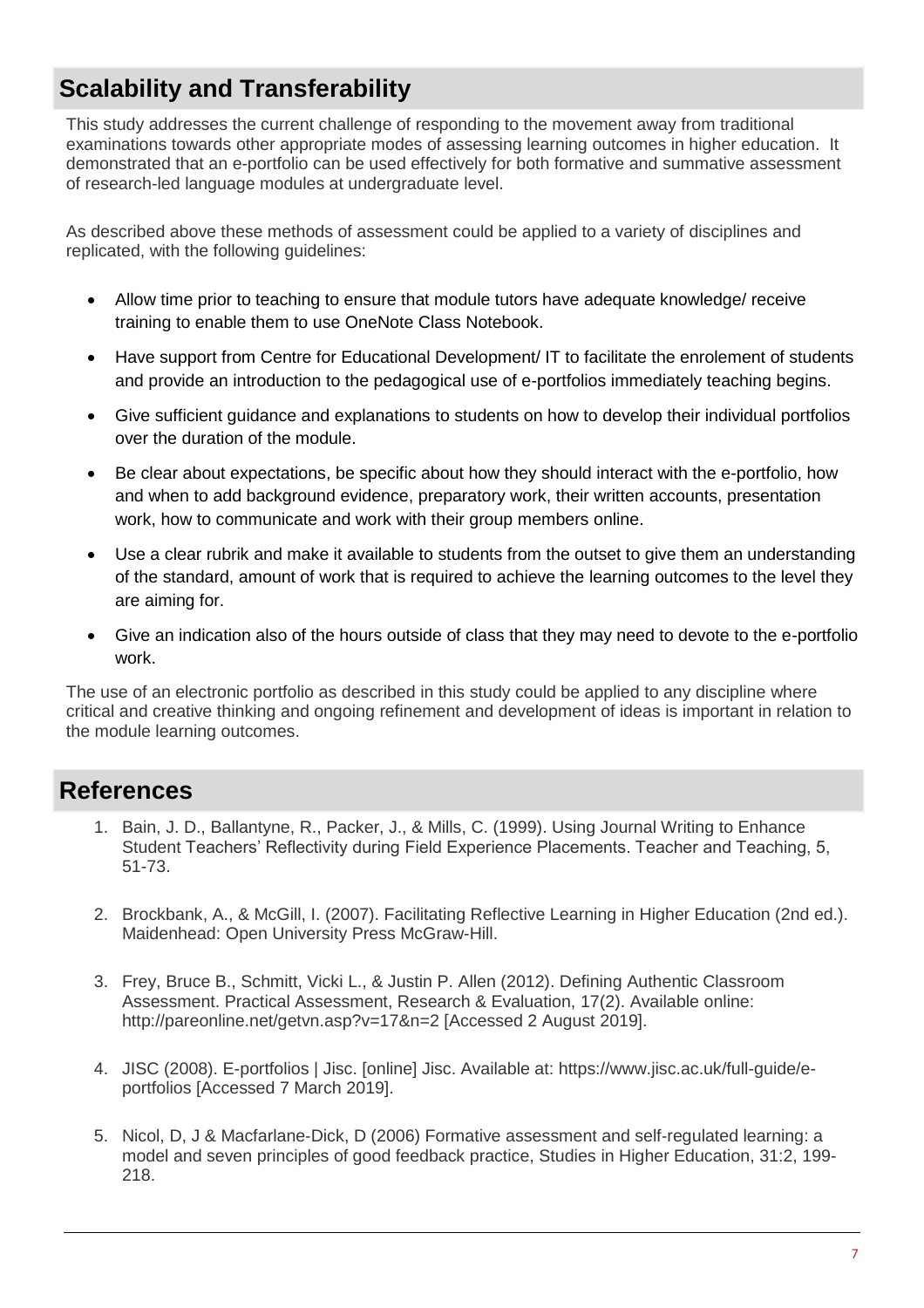- 6. Roberts, P, Maor, D & Herrington, J. (2016). EPortfolio-Based Learning Environments: Recommendations for Effective Scaffolding of Reflective Thinking in Higher Education. Journal of Educational Technology & Society, 19(4), 22-33.
- 7. Sutherland, S. and Powell, A. (2007). CETIS SIG mailing list discussions. Available at: [https://www.jiscmail.ac.uk/cgi-bin/webadmin?A2=ind0707&L=CETIS-](https://www.jiscmail.ac.uk/cgi-bin/webadmin?A2=ind0707&L=CETIS-PORTFOLIO&O=D&P=6245)[PORTFOLIO&O=D&P=6245](https://www.jiscmail.ac.uk/cgi-bin/webadmin?A2=ind0707&L=CETIS-PORTFOLIO&O=D&P=6245) [Accessed 7 March 2019].
- 8. Sweat-Guy, R., & Buzzetto-More, N.A. (2007). A comparative analysis of common e-portfolio features and available platforms. Informing Science: International Journal of an Emerging Transdiscipline, 4(1), 327-342.

## **Additional Resources/ files**

**CED:<https://sway.office.com/8yAJ6hbsctfmbDbj?ref=LinkStudent>**

**HEA: <https://www.heacademy.ac.uk/knowledge-hub/teaching-reflective-writing-presentation>**

**JISC:<https://www.jisc.ac.uk/full-guide/e-portfolios>**

**EPortfolioHub Ireland: [http://eportfoliohub.ie](http://eportfoliohub.ie/)**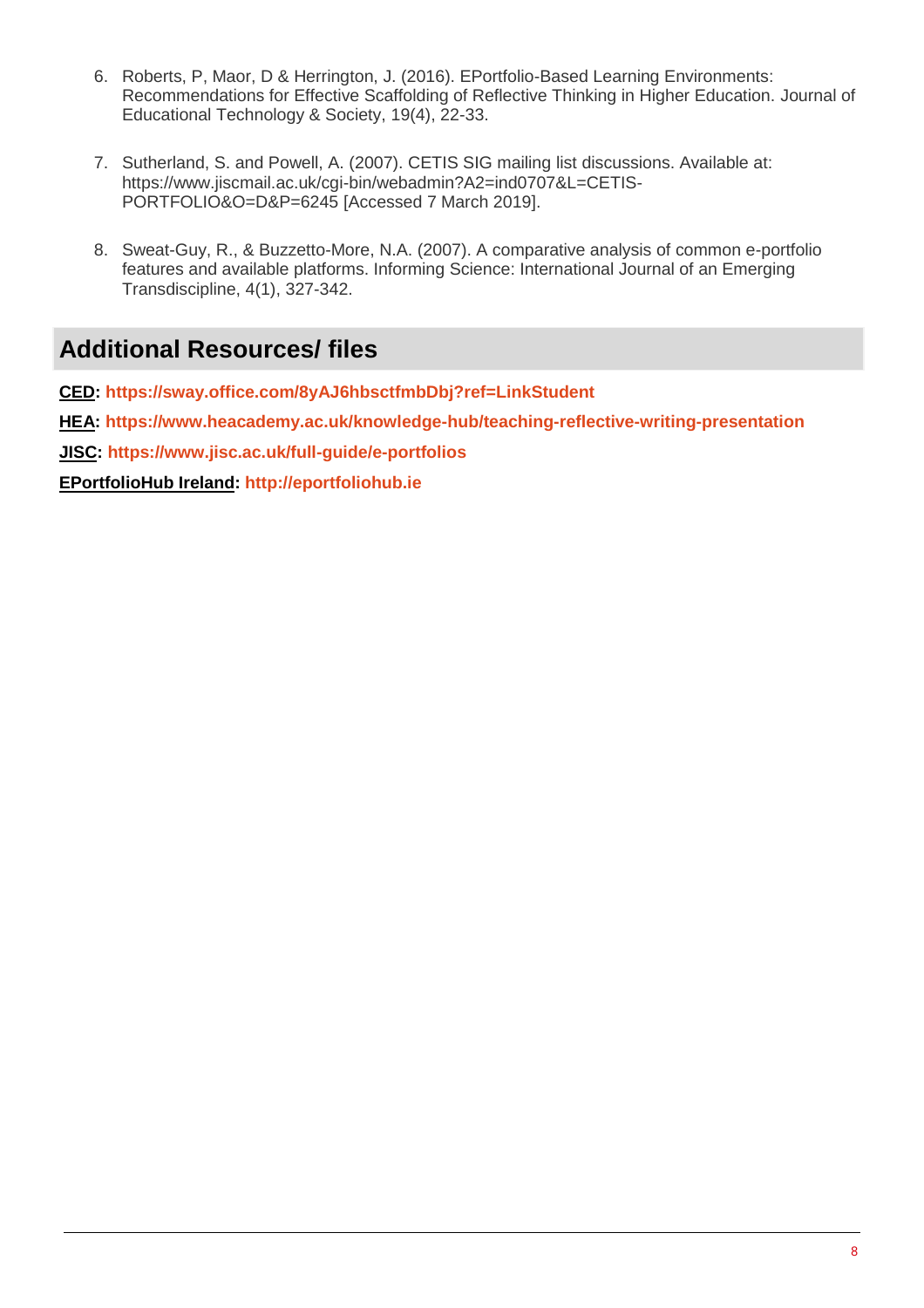# **Appendix 1**



## **Appendix 2**

### **In developing your E portfolio you are creating your own learning story.**

- The portfolio is designed to operate (a) as **process-oriented** (enabling you to reflect systematically on your own learning/feedback and to present a coherent analysis of performance), and (b) as a **product** of your experience of the module (functioning as an archive that records your record of work and showcases your achievements).
- This double focus is complementary and overlapping (a) progressive learning measures sustained effort over the course of the module, as well as critical/reflective engagement with content and feedback. It will, therefore, include work that is produced 'naturally' over the course of the module; (b) the focus on a summative piece of work measures the level of proficiency that has been obtained by the end of the course.
- **As you can see from the grid below, the content of the E portfolio is driven by both the content of the Course Outline, but also by your own interests as they are stimulated by / and extend beyond that.**